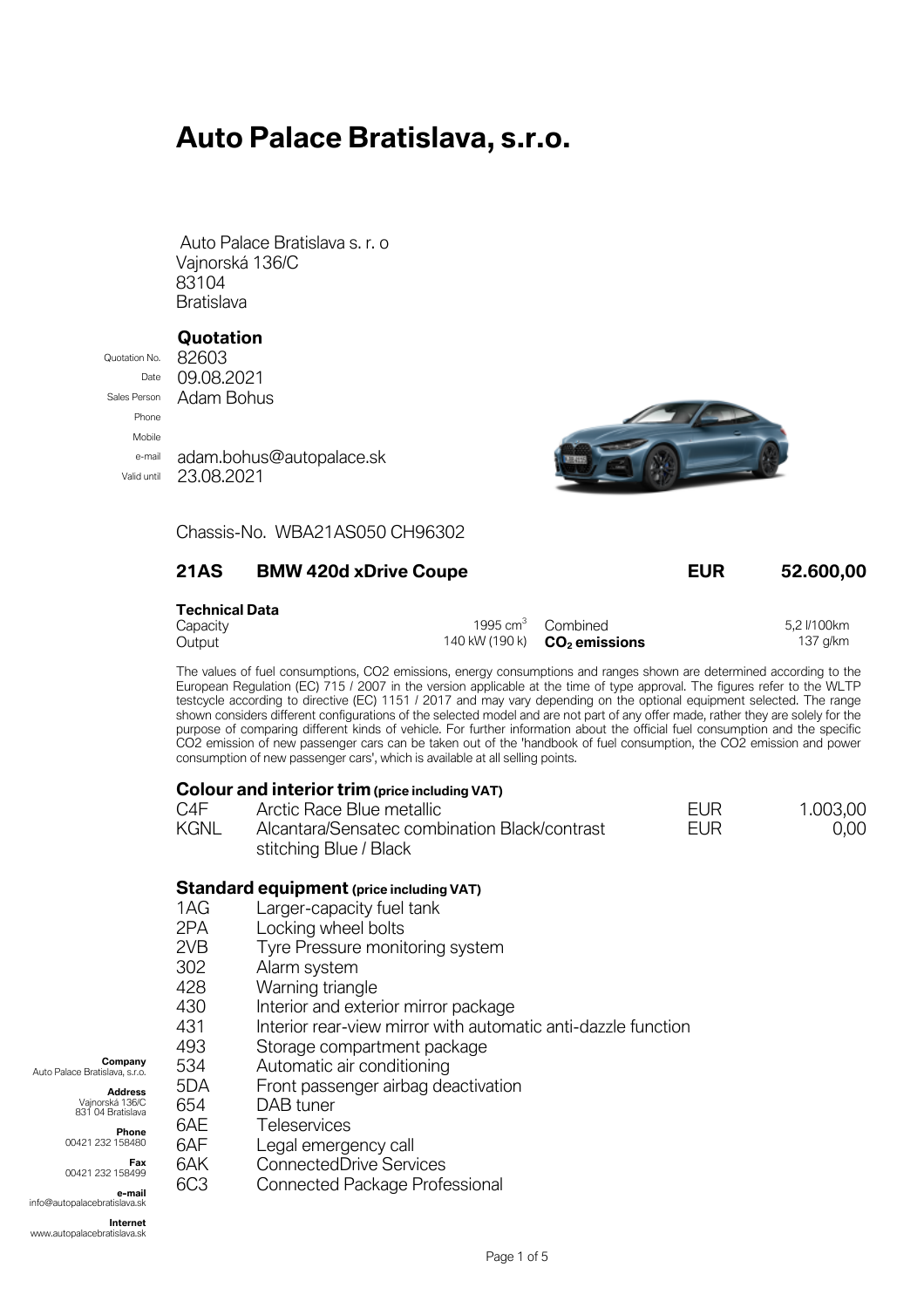Quotation No. Date Valid until 82603 09.08.2021 23.08.2021

**Options (price including VAT)**

|            | Catalog price (price including VAT)                     | <b>EUR</b> | 67.530,00    |
|------------|---------------------------------------------------------|------------|--------------|
|            | Subtotal colour & interior trim and options             | <b>EUR</b> | 14.930,00    |
| 7NH        | Service Inclusive - 5 years/100.000 km                  | <b>EUR</b> | 1.269,00     |
|            | <b>Services</b> (price including VAT)                   |            |              |
| 8AK        | Slovakian / on-board documentation                      | <b>EUR</b> | 0,00         |
| 8A5        | Language version Slovakian                              | <b>EUR</b> | 0,00         |
| 6U3        | <b>BMW Live Cockpit Professional</b>                    | <b>EUR</b> | 0,00         |
|            | connectivity                                            |            |              |
| 6NS        | Enhanced telephony with extended smartphone             | <b>EUR</b> | 0,00         |
| 5AS        | <b>Driving Assistant</b>                                | <b>EUR</b> | 930,00       |
| 5AC        | High-beam assistant                                     | <b>EUR</b> | 196,00       |
| 4U0        | Galvanic embellisher for controls                       | <b>EUR</b> | 103,00       |
| 494        | Seat heating for driver and front passenger             | <b>EUR</b> | 444,00       |
|            | passenger-backrest width adjust.                        |            |              |
| 48Z        | Deletion front passenger lumbar support / front         | <b>EUR</b> | 0,00         |
| 488        | Lumbar support                                          | <b>EUR</b> | 155,00       |
| 459        | Seat adjustment, electric with memory for driver's seat | <b>EUR</b> | 1.240,00     |
| 420        | Sun protection glazing                                  | <b>EUR</b> | 496,00       |
| 7M9        | M high-gloss Shadowline with extended contents          | <b>EUR</b> | 0,00         |
| 7LF        | Model M Sport                                           | <b>EUR</b> | 3.566,00     |
| 775        | M headliner anthracite                                  | <b>EUR</b> | 0,00         |
| 760        | M high-gloss Shadowline                                 | <b>EUR</b> | 0,00         |
| 754        | M Rear spoiler                                          | <b>EUR</b> | 0,00         |
| 715        | M Aerodynamics package                                  | <b>EUR</b> | 0,00         |
| 710        | M Leather steering wheel                                | <b>EUR</b> | 0,00         |
| 688        | Harman Kardon Surround Sound System                     | <b>EUR</b> | 537,00       |
| 5DM        | Parking Assistant                                       | <b>EUR</b> | 0,00         |
| 5DF        | Active cruise control with Stop&Go function             | <b>EUR</b> | 506,00       |
| 5A1        | LED fog lights                                          | <b>EUR</b> | 0,00         |
| 4UR        | Ambient interior lighting                               | <b>EUR</b> | 0,00         |
| 4KL        | Interior trim finishers Aluminium 'Mesheffect'          | <b>EUR</b> | 0,00         |
| 4GQ        | M seat belts                                            | <b>EUR</b> | 0,00         |
| 490        | Seat backrest with adjustment                           | <b>EUR</b> | 124,00       |
| 3MF        | Variable sport steering<br>M Lights Shadowline          | <b>EUR</b> | 0,00         |
| 2VL        |                                                         | <b>EUR</b> | 0,00         |
| 2VF        | Steptronic Sport transmission<br>Adaptive M suspension  | <b>EUR</b> | 620,00       |
| 2TB        | M Sport brake                                           | <b>EUR</b> | 0,00<br>0,00 |
| 258<br>2NH | Tyres with emergency-run system                         | <b>EUR</b> | 0,00         |
|            | with mixed and runflat tyres                            | <b>EUR</b> |              |
| 1PP        | 19" M Light alloy wheels Double-Spoke style 791 M       | <b>EUR</b> | 0,00         |
| 1CE        | Recovery system                                         | <b>EUR</b> | 0,00         |
| 33B        | M Sport package Pro                                     | <b>EUR</b> | 3.204,00     |
| 32Z        | Deletion of BMW Digital Key                             | <b>EUR</b> | 0,00         |
| 322        | Comfort access system                                   | <b>EUR</b> | 537,00       |
|            |                                                         |            |              |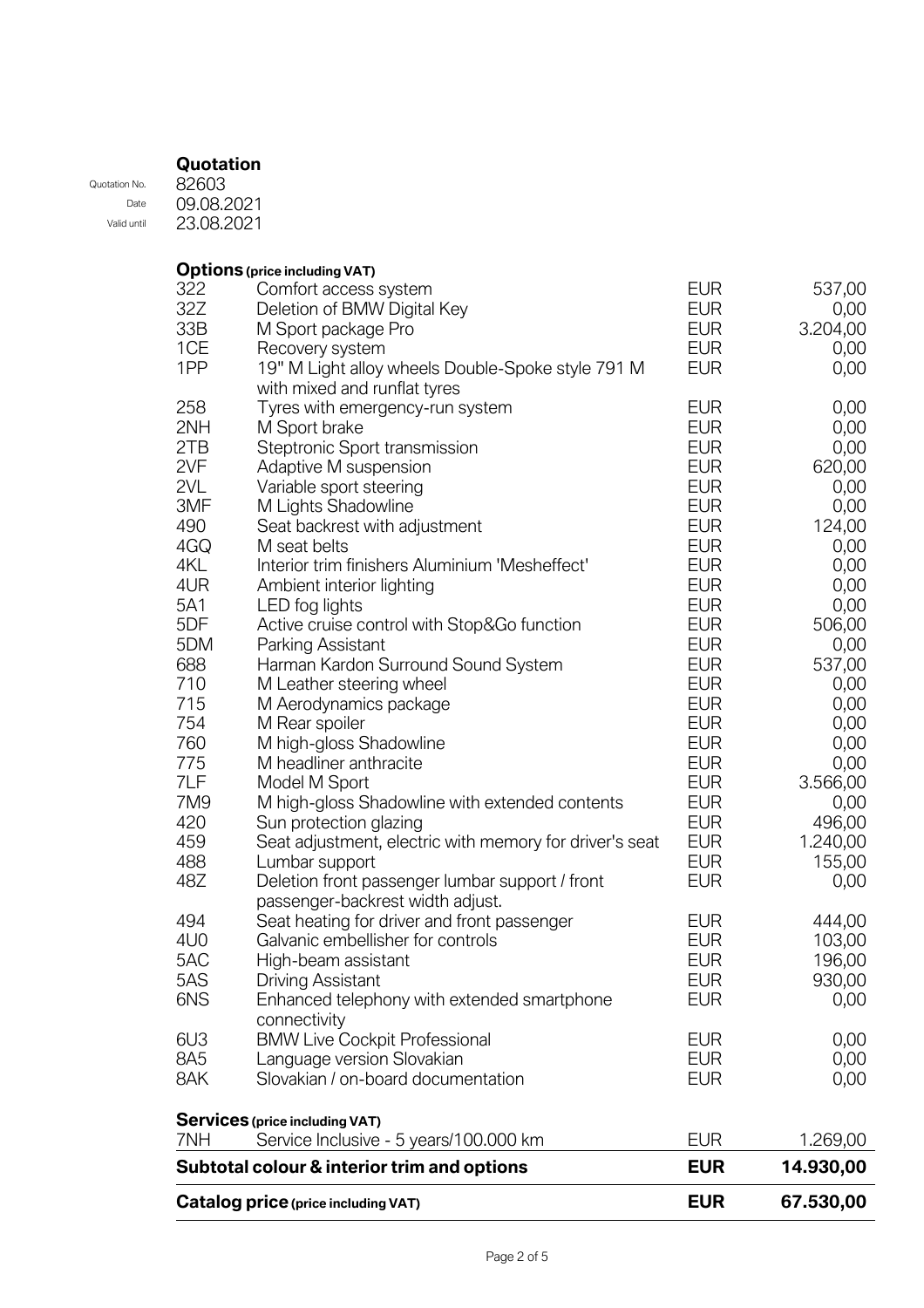Date Valid until

Quotation No.

09.08.2021 23.08.2021

| <b>Price of specified car</b><br>Transportation cost and predelivery costs | <b>EUR</b><br><b>EUR</b> | 67.530,00<br>360,00 |
|----------------------------------------------------------------------------|--------------------------|---------------------|
| <b>Total price including VAT</b>                                           | <b>EUR</b>               | 67.890,00           |
| VAT                                                                        | <b>EUR</b>               | 11.315,01           |
| <b>Total price excluding VAT</b>                                           | <b>EUR</b>               | 56.574,99           |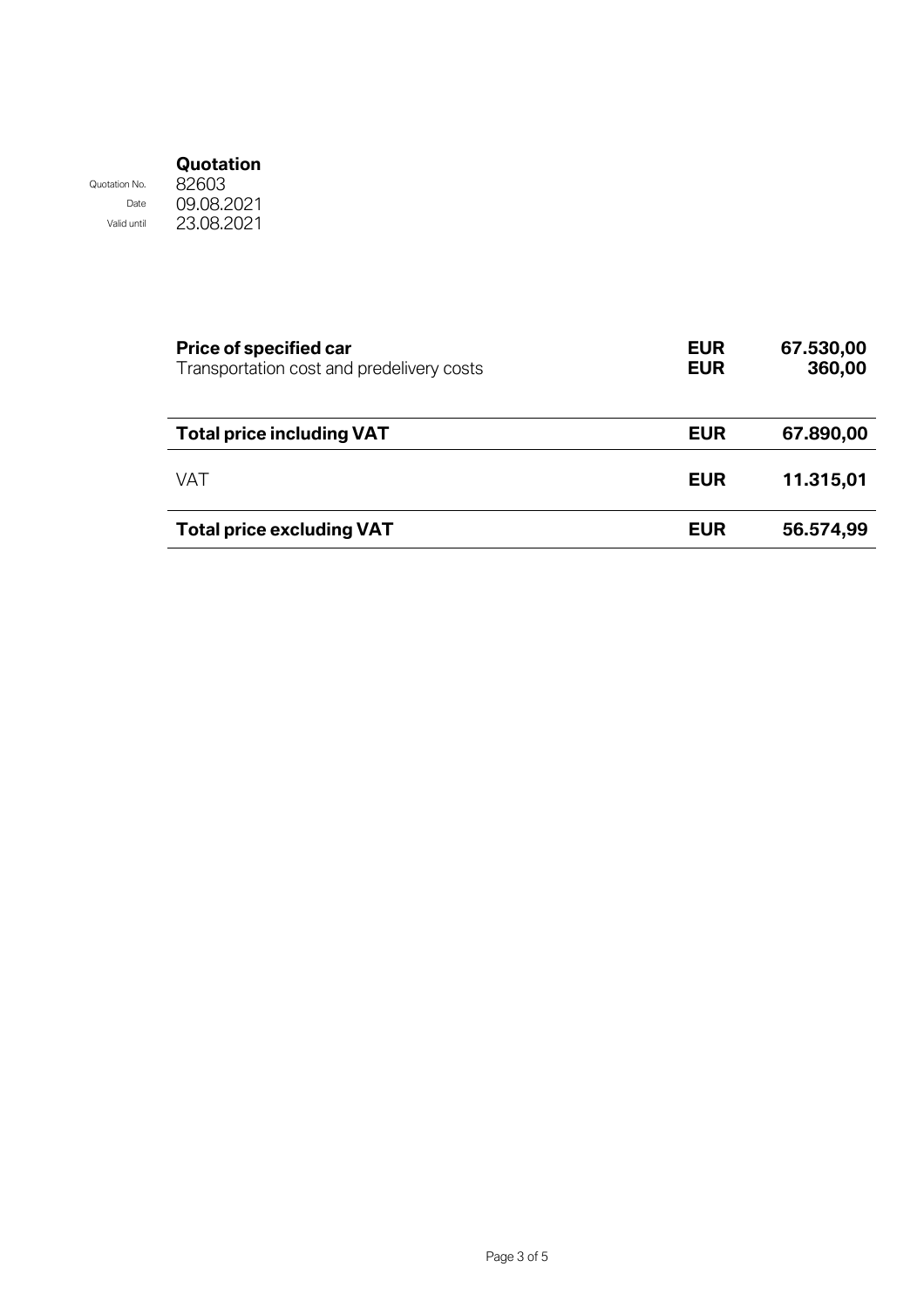Quotation No. Date Valid until

T

09.08.2021 23.08.2021

|        | My consent to marketing communication                                                                                                                                                                                                                                                                                                                                                                                                                                                                                                                                                                                                                                   |
|--------|-------------------------------------------------------------------------------------------------------------------------------------------------------------------------------------------------------------------------------------------------------------------------------------------------------------------------------------------------------------------------------------------------------------------------------------------------------------------------------------------------------------------------------------------------------------------------------------------------------------------------------------------------------------------------|
| П      | I would like to receive marketing communication by Auto Palace Bratislava, s.r.o. via e-mail, mail,<br>phone/messenger services and in-car (if supported). <sup>1</sup>                                                                                                                                                                                                                                                                                                                                                                                                                                                                                                 |
|        | <b>Preferred contact channel</b><br>phone/messenger services<br>in-car (if supported)<br>mail<br>e-mail                                                                                                                                                                                                                                                                                                                                                                                                                                                                                                                                                                 |
| □      | I agree that Auto Palace Bratislava, s.r.o. passes on my data to BMW Slovenská republika s.r.o., Karadžicova<br>8, 821 08, Bratislava, Slovak Republic and that BMW Slovenská republika s.r.o. processes and uses my<br>data and contacts me for above named purposes. BMW Slovenská republika s.r.o may also transmit this<br>data to certain subsidiaries* as well as certain contract partners and workshops (my stated preferred dealer,<br>partners of my car purchases, service or consulting visits or my regional partner), which may use my data<br>and contact me for the purposes mentioned above. Updates may be shared between the stated<br>subsidiaries. |
| $\Box$ | Furthermore, I would like to receive personalized BMW Group product and service offers which were<br>identified from BMW Slovenská republika s.r.o. based on my personal preferences and behaviors, as well as<br>from the use of products and services. <sup>2</sup>                                                                                                                                                                                                                                                                                                                                                                                                   |
|        | Change requests regarding the declaration of consent and revocation right 3                                                                                                                                                                                                                                                                                                                                                                                                                                                                                                                                                                                             |
|        | Date, signature                                                                                                                                                                                                                                                                                                                                                                                                                                                                                                                                                                                                                                                         |
|        | <sup>123</sup> Specifications and notes in the attachment to this consent declaration<br>* www.bmw.sk/legaldisclaimer                                                                                                                                                                                                                                                                                                                                                                                                                                                                                                                                                   |